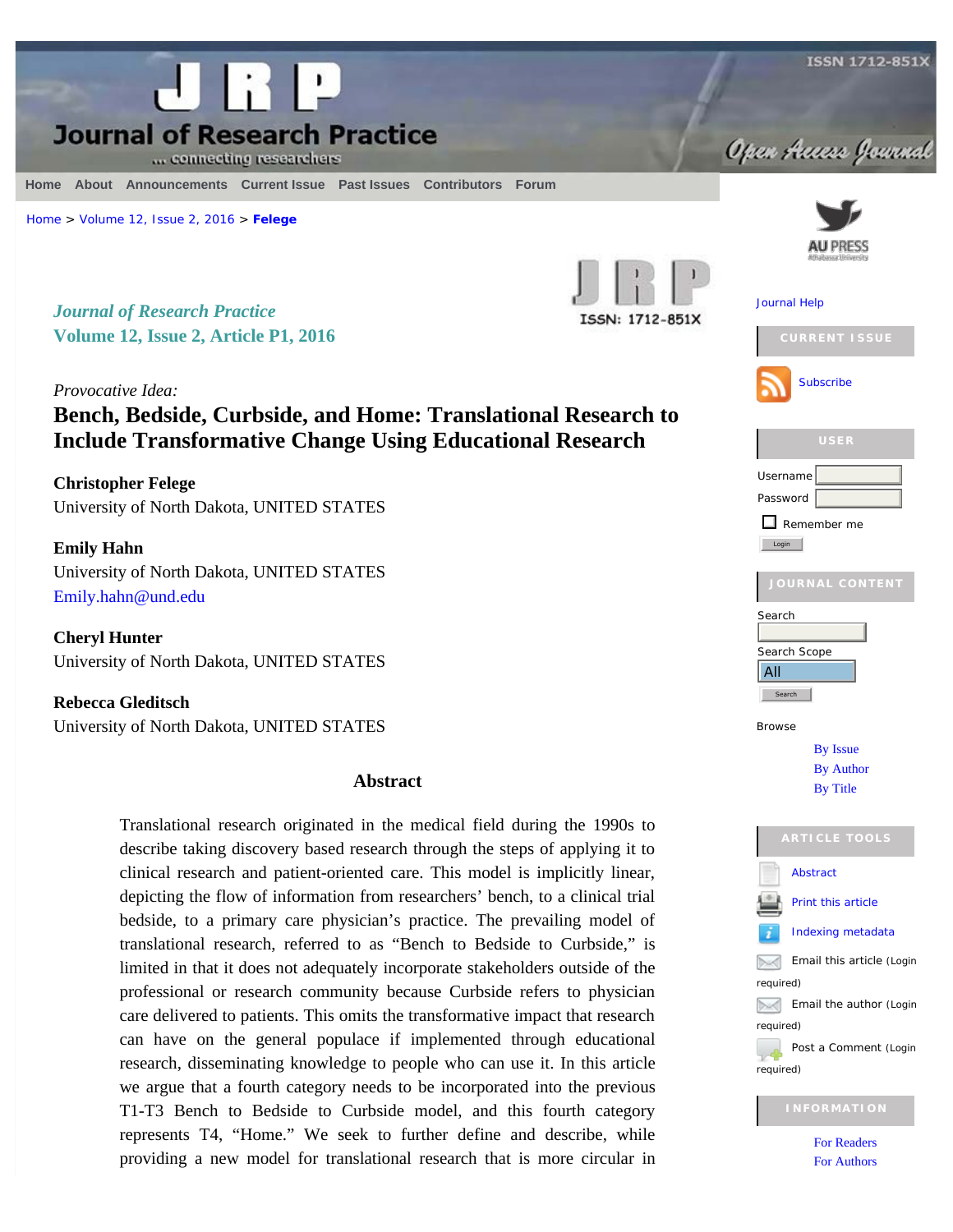nature and inclusive of the general populace. We also suggest that the incorporation of educational researchers and practitioners would expand the current collaborative nature of translational research and is a way to expand the translational model. This promises more adequate, effective, and sustainable impacts on a target population.

**Index Terms:** translational research; educational research; transformative change; surface learning; deep learning; inquiry based learning

**Suggested Citation:** Felege, C., Hahn, E., Hunter, C., & Gleditsch, R. (2016). Bench, bedside, curbside, and home: Translational research to include transformative change using educational research. *Journal of Research Practice*, *12*(2), Article P1. Retrieved from [http://jrp.icaap.org/index.php/jrp/article/view/548/453](#page-0-0)

## **1. Translational Research**

*Translational research* emerged as an attempt to fill the gap between researchers and practice. The term originated in the medical field during the 1990s to describe the process of taking basic research through the steps of applying it to clinical research and patient-oriented care (Westfall, Mold, & Fagnan, 2007). In the field of medicine, translational research has been defined as "the process of applying ideas, insights, and discoveries generated through basic scientific inquiry to the treatment or prevention of human disease" (National Institute of Neurological Disorders and Stroke, 2008). This type of research has placed emphasis on taking discovery-based science from "Bench to Bedside to Curbside." In medical science this research model is represented as *T1-T3* where the *T* stands for Translational and *T1* is the Bench, *T2* is the Bedside, and *T3* is the Curbside (Dankwa-Mullan et al., 2010; Mata & Davis, 2012; Westfall, Mold, & Fagnan, 2007). While translational research was first used in the area of cancer research in the early 1990s, it has since been refined and applied to a number of fields (Emmert-Buck, 2014). An example of this is the "lab to land" example in agricultural research (Dash & Ulrich, 2014). The National Institute of Health (NIH) in the United States has been a central driver of the development and proliferation for this term, each year spending billions of dollars on biomedical research aimed mostly at understanding how living organisms work (Westfall, Mold, & Fagnan, 2007). NIH funding for translational research is generally aimed towards the attempt to streamline and improve the monumental task of taking newly discovered treatments and medications into effective clinical practice (Westfall, Mold, & Fagnan, 2007).

A key feature of translational research is its multifaceted and highly interdisciplinary nature, due to the magnitude of challenges facing such a process (Emmert-Buck, 2014; Rajan, Sullivan, Bakker, & Van Harten, 2012). Yet, despite all of the work and funding placed towards translating basic research and discovery based science into effective clinical practice, there are still significant shortcomings in the delivery of effective acute and long-term care and tremendous room for improvements in preventive medicine (Westfall, Mold, & Fagnan, 2007).

Very little work has addressed the movement of research beyond the professional medical community. Within translational research, the actuality of disseminating and transforming must be in a way that positions the general populace as more than a passive recipient of the benefits of such work, in turn addressing one of its serious limitations. This limitation results in the





#### **[RELATED JOURNALS](http://jrp.icaap.org/index.php/jrp/pages/view/related_journals)**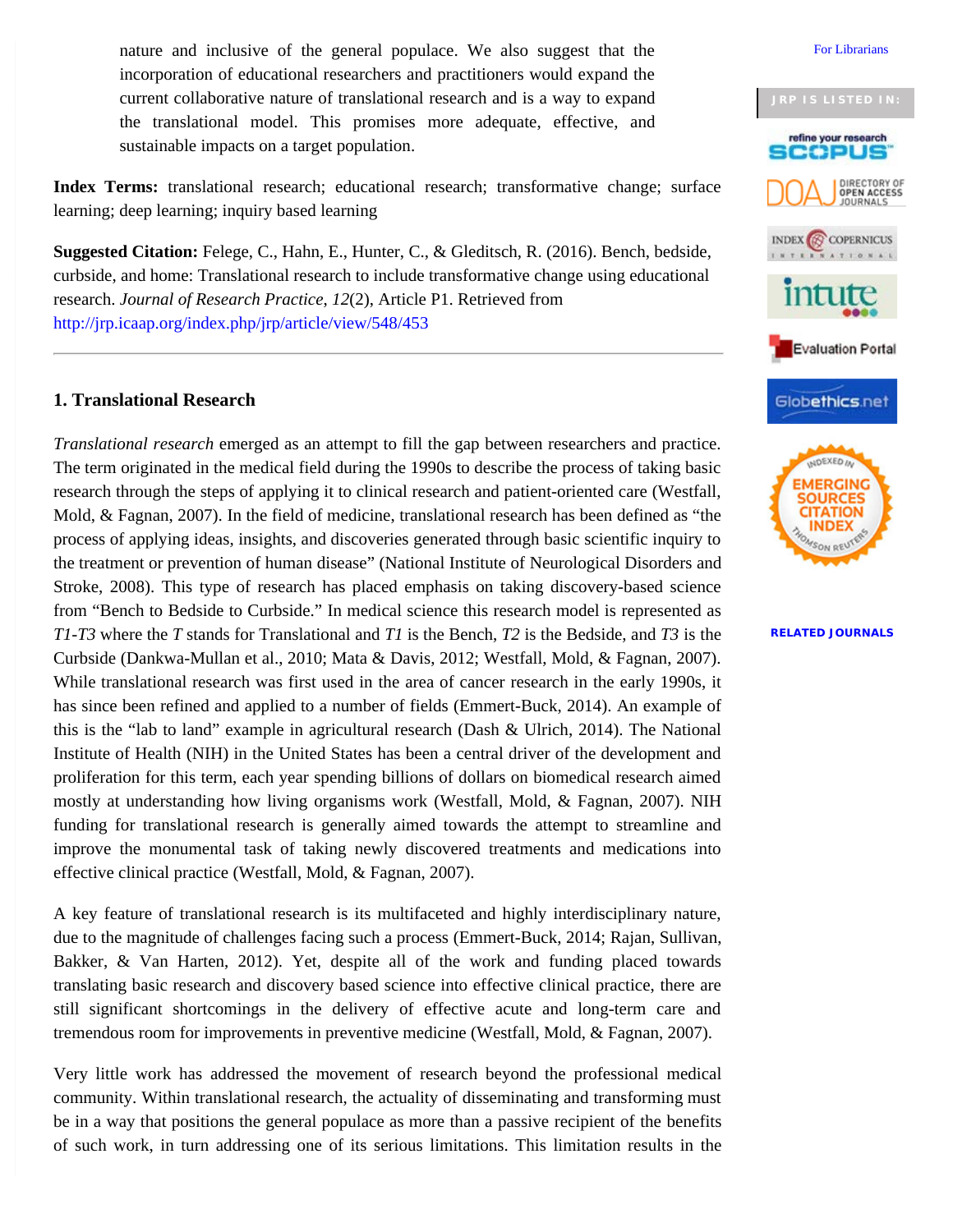omission of a fourth and critical component of translation research, which we propose would represent a *T4* step, which we propose to call "Home." There are very few works that make any reference to *T4*, and those that do address it only abstractly as "real world" application (Khoury et al., 2007; Rajan et al., 2012). According to Khoury et al. (2007), real world refers to the translation of controlled clinical trials to population health impacts by the adoption of evidencebased recommendations. Rajan (2012) explicates translational research as a continuum that covers basic research through practice yet ends without any explanation beyond practice or a medical-centric focus. However, this tells us little about what real world actually means in reference to translational research. We wish to expand and redefine the concept of *T4* to mean Home, where translation encompasses transformative behaviors resulting in a sustainable impact on actual outcomes for the target population.

Currently, the concept of Bench to Bedside to Curbside is missing a critical fourth step that prevents the existing models from being truly translational. This fourth and critical step is our defining piece (Home) and necessitates the inclusion of educational researchers and practitioners that results in a *transformative change*. We also contend that the interdisciplinary nature of translational research must be further expanded to place a greater emphasis on the inclusion of such transformative change.

We begin with a consideration of the linearity of the *T1-T3* model as a whole which represents a generally one-way, top-down flow for the development and dissemination of knowledge, wherein the ultimate source of knowledge is currently represented as basic research. The linear movement of information between stages is not what we critique, but rather the lack of a mechanism providing feedback between stages to address *unintended consequences* or negative outcomes. Such models can be perceived as exclusionary by the general populace because they disregard how novel learning can be generated at any level of the translational model.

Furthermore, we propose that there should be a source for collecting information at each level of the Bench to Bedside to Curbside to Home model. By including educational researchers who are trained at gathering information from participants and utilizing that information to modify practice, we propose that it is possible to improve the *T1-T3* model through inclusion of the *T4* step. Translational research requires a more circuitous and inclusive means, in turn, providing mechanisms to progress from the Home population and feed back into each level of the model. The current conceptual framework of translational research involves stakeholder input, but the focus on this input has been placed on data gathering or changes in practice and policy centered around a healthcare provider rather than general community members (Mata & Davis, 2012). Limitations that have previously been addressed identify the fact that translational research fails to incorporate or address the practical concerns of stakeholders (Dash & Ulrich, 2014).

Finally, the already broad and collaborative nature of translational research needs to expand to include educational researchers and practitioners who are already proficient at taking discovery based science and making it applicable or relatable to a broader audience. This puts educational researchers in a unique position to offer their expertise in translating basic research and providing feedback between each step in the *T1-T4* model. Consistent collaboration with educational researchers would facilitate better assessment and outcomes for the general population, which would increase the likelihood of further empirical studies, related to translating practice-based research that engage the target population.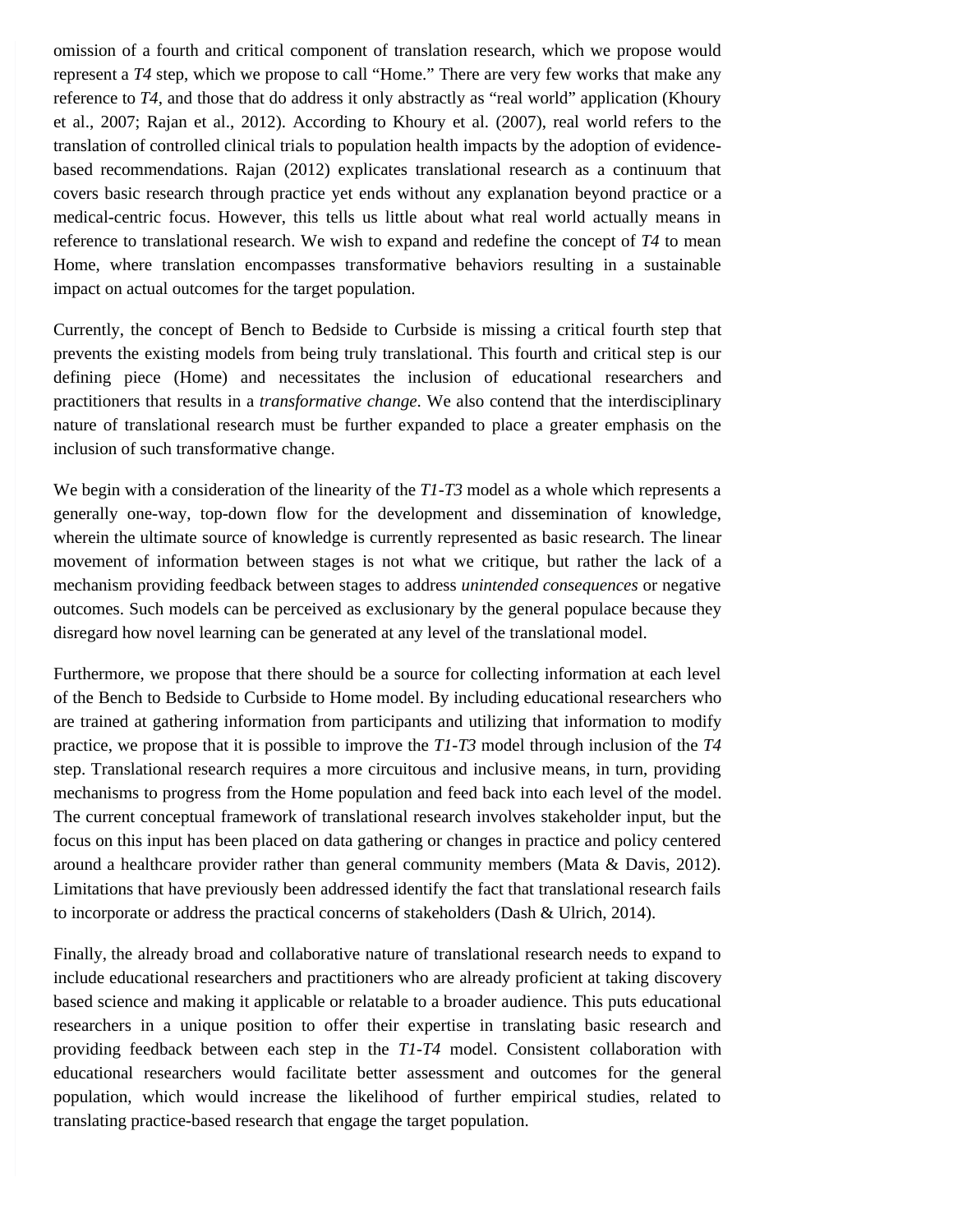# **2. Limitations of T1-T3 Translational Research**

The Bench to Bedside to Curbside model has compartmentalized the implementation of new knowledge, mechanisms, and techniques under translational research into three categories described as *T1*, *T2*, and *T3* (Dougherty & Conway, 2008; Woolf, 2008). Basic science and it's testing in clinical practice has been recognized as the first step in this process (Dougherty & Conway, 2008). For example, *T1* would represent laboratory work that led to a new understanding about the mechanism of a disease and would be translated into a new diagnostic method, therapy, or prevention, and subsequent initial testing (Woolf, 2008). This initial testing would seek preclinical animal research and use that to guide Phase 1 and Phase 2 clinical trials (Westfall, Mold, & Fagnan, 2007).

Following these first tests, *T2* focuses on creating more patient-centered evidence of clinical effectiveness in an effort to determine who benefits from clinical care. *T2* seeks to take Phase 3 clinical trials with controlled observational studies to deliver the right care at the right time to the right patients (Westfall, Mold, & Fagnan, 2007). This was traditionally done through outcome-based research, health service research, and work examining comparative effectiveness (Dougherty & Conway, 2008). Research classified as *T2* has a common theme around moving research from clinical studies into broader practice in community and ambulatory care settings, typically focused on primary care (Mold & Peterson, 2005).

The third category of the *T1-T3* model of translational research was originally suggested by Westfall and colleagues who recognized a shortfall with previous translational models that were limited to *T1* and *T2* (Woolf, 2008). This expanded model, described a third step, *T3*, as research related to the dissemination and implementation of practice-based research (Westfall, Mold, & Fagnan, 2007). In their model, *T3* sought to ensure that evidence-based treatment, prevention, and interventions are reliably delivered to individuals within the population following clinical trials (Westfall, Mold, & Fagnan, 2007). This category of translational research has focused on work related to the measurement and accountability, implementation, and scaling of health care to improve quality and value (Dougherty & Conway, 2008). We suggest that delivery as an outcome is not enough and therefore another level is needed.

The first group to propose a fourth category of translational research occurred nearly a decade ago when Khoury and coauthors termed "real world" health outcomes as a potential *T4*, describing an expansion of the translational research continuum (Khoury et al., 2007). However, the context of their work remained in the medical profession within genomic medicine. This illustrates two key points for our proposed model.

First, there is not a clear explanation of what "translational" means because translational research draws upon several fields as a result of the interdisciplinary nature of such work, resulting in terms that are often used inexactly (Emmert-Buck, 2014). We propose a refined definition that places emphasis on transformation, all the way from the Bench, through the Bedside and Curbside, and into the Home. Adding the additional level of Home requires assessing the impacts of research on the actual behaviors and actions of the target population. While various models already developed seek to assess the impacts of translational research upon the target population (Scott et al., 2014) our model proposes that research is not upon people but rather with people. This distinction calls for measuring behavioral change where the impact occurs.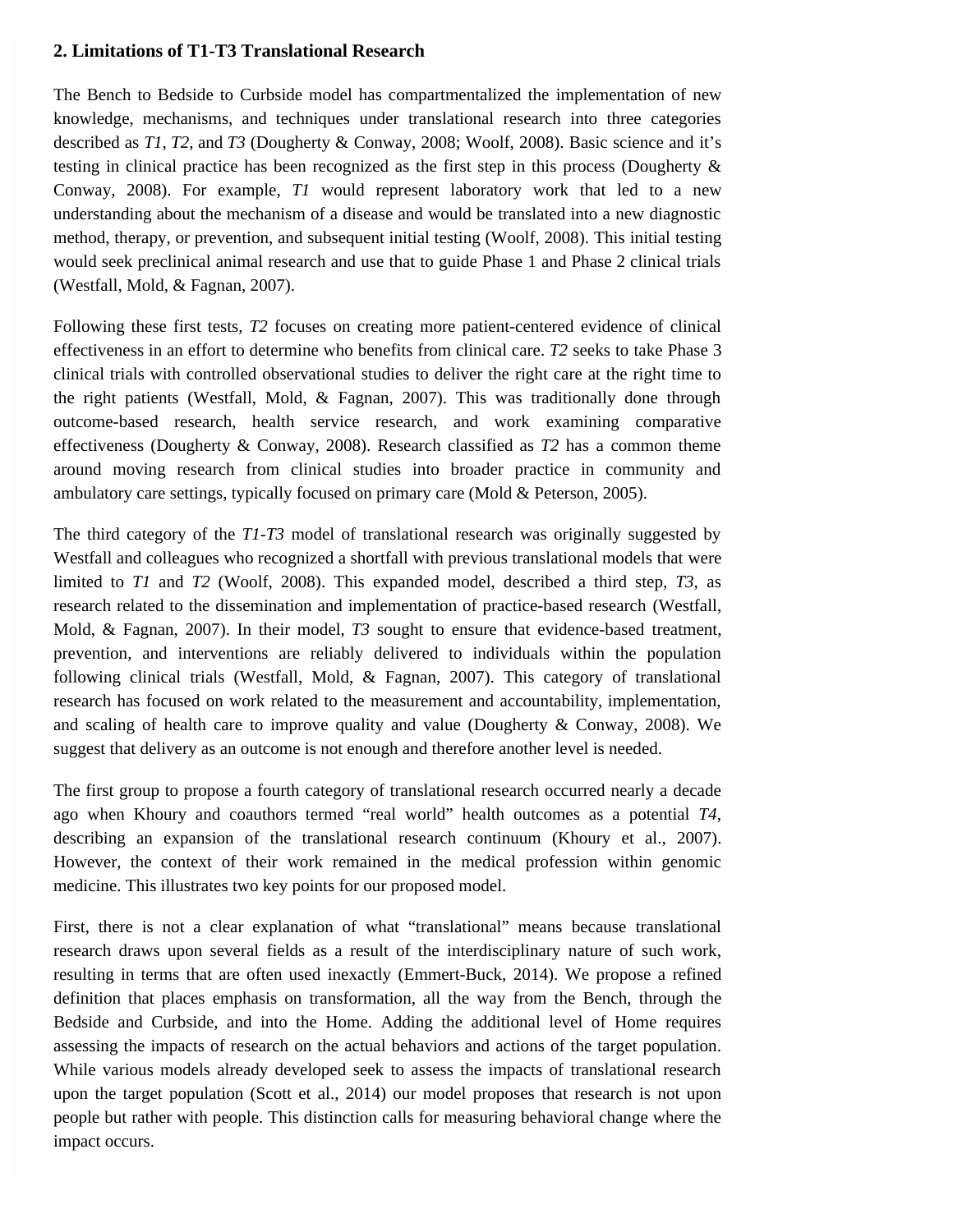Second, the *T1-T3* model remains as a relatively linear model for translational research with implication that the "bench" researchers are at the top, and knowledge flows downhill through cascading events to be translated to the general populace who are represented as passive consumers or recipients rather than active participants in research. This leads to an important goal we are currently working on in providing a mechanism to incorporate the target population into work that is labeled translational.

### **2.1. Linear Nature of Previous Models**

The *T1-T3* model of translational research represents a mostly linear flow, though previous authors acknowledge the need for feedback within the system as research findings are tested at successively broader levels. Dougherty and Conway's (2008) model is linear and it lacks representation of stakeholders. Mata and Davis's (2012) model (see Figure 1) includes stakeholders throughout, however, it lacks clarity in roles or mechanisms that allow for quality feedback into the translational process.



*Figure 1.* Mata and Davis's translational model (Mata & Davis, 2012, p. 2, reproduced with permission).

"The 'practitioners' who apply evidence in these settings include patients, public health administrators, employees, school officials, regulators, product designers, the food industry, and other consumers of evidence" (Woolf, 2008, p. 212). This is the only significant mention of patients being active participants in this process, rather than passive recipients of knowledge that has trickled down.

Members of the general population need to be actively included as an integral part of any model related to translational research in order for the work to be considered truly translational. This research must be meaningful and understandable to a general population, and there must be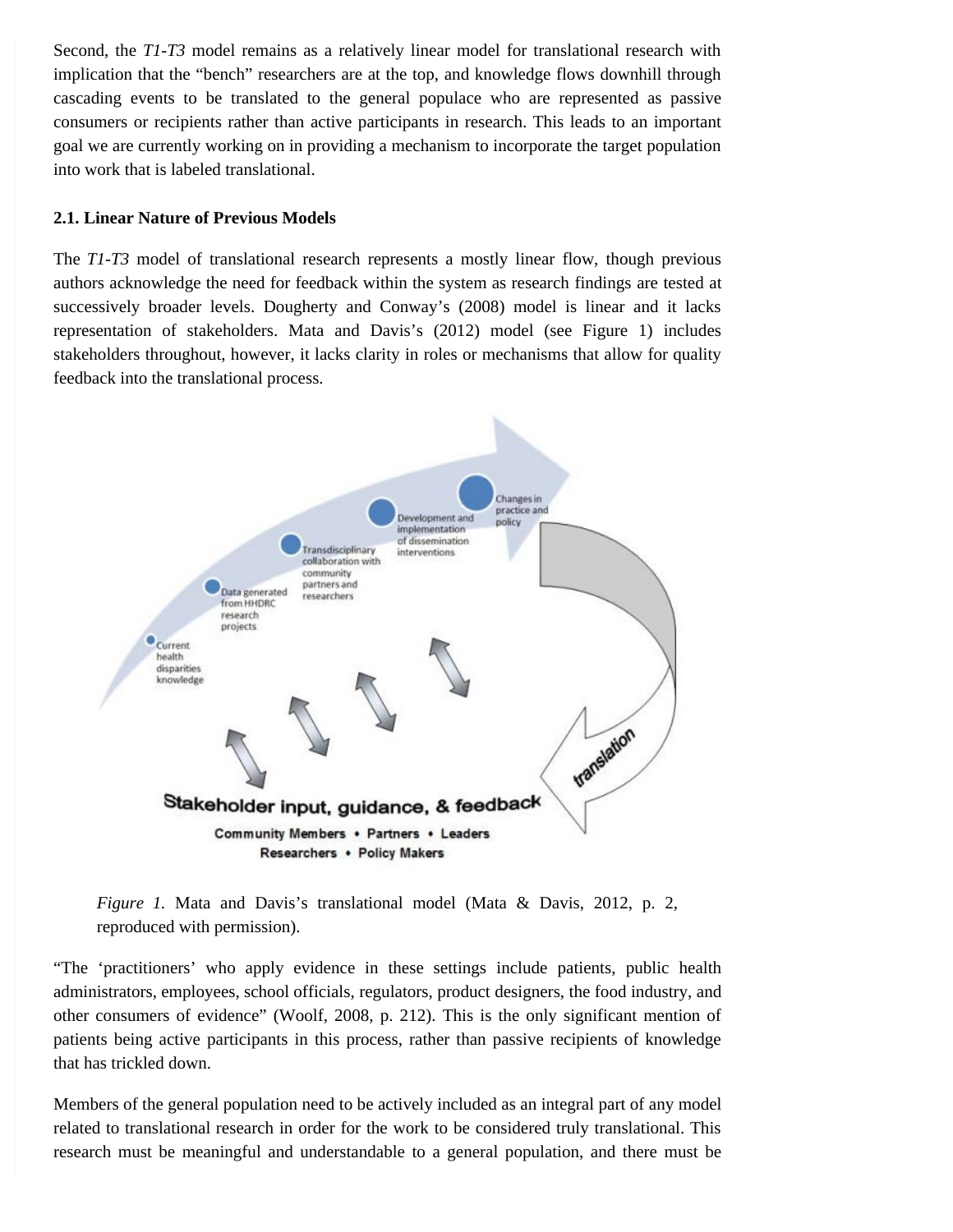mechanisms in place with the primary goal for implementation and genuine change in the availability of education to all individuals in society.

The everyday person does not want to be handed a research article describing to them how to obtain education on translational research or what they need to do to make it available to them. There must be mechanisms in place to convey information from *T1-T3* to the stakeholders in a meaningful way. The design of such mechanisms ought to be informed by research on actions, attitudes, behaviors, culture, and thinking of the stakeholders. Educational researchers can assist in the design of such mechanism. Adding these professionals would also enable additional data gathering and publications in primary research outlets that could feed information back to researchers and practitioners at all levels. We propose a model more akin to the one by Dougherty and Conway (2008), although we acknowledge that this model has a disconnect between the linkage of Bedside and Home.

To address the lack of a clear definition and the linearity of current models, educational researchers and practitioners need to be actively incorporated into the already collaborative and interdisciplinary teams involved in research that claims to be translational. This would allow for educational researchers to become involved in changing actions, attitudes, behaviors, and thinking through best-practices in education. Doing so would also provide a direct mechanism for monitoring learning, and subsequent changes or adjustments within the target population by professionals who are specifically trained to do this through education. This would subsequently generate useful results in professional outlets that feed directly back to researchers at the Bench, Bedside, and Curbside.

# **3. Nature and Challenges of Translational Research in Healthcare**

One illustrative example of ineffective translation may be taken from the medical field. Bradley et al. (2005) critiqued the use of β-blockers, a class of drugs developed in the 1960s, in the treatment of myocardial infarctions, commonly known as a heart attack (Bench). Their effective use in the current treatment of myocardial infarctions was established in the 1990s through a series of clinical trials and the results were well publicized among the medical community (Bedside). Despite this long and well documented history, the administration of this treatment is still not consistent or timely in many cases (Bradley et al., 2005). This lack of effective and consistent implementation is one illustration of a breakdown with the *T1-T3* model because the delivery of treatment is not always implemented effectively.

In addition, there is the challenge of current researchers "with limited understanding of and experience with effective methods of engaging communities. Furthermore, limited guidance is available for peer-review panels on evaluating proposals for research that engages communities" (Ahmed & Palermo, 2010). The importance of community-based participatory research has been noted in both health care and education fields:

[Community-based participatory research is a] collaborative research approach that is designed to ensure and establish structures for participation by communities affected by the issue being studied, representatives of organizations, and researchers in all aspects of the research process to improve health and well-being through taking action, including social change. (Ahmed & Palermo, 2010).

A significant benefit of this research design is how community participants then see the long-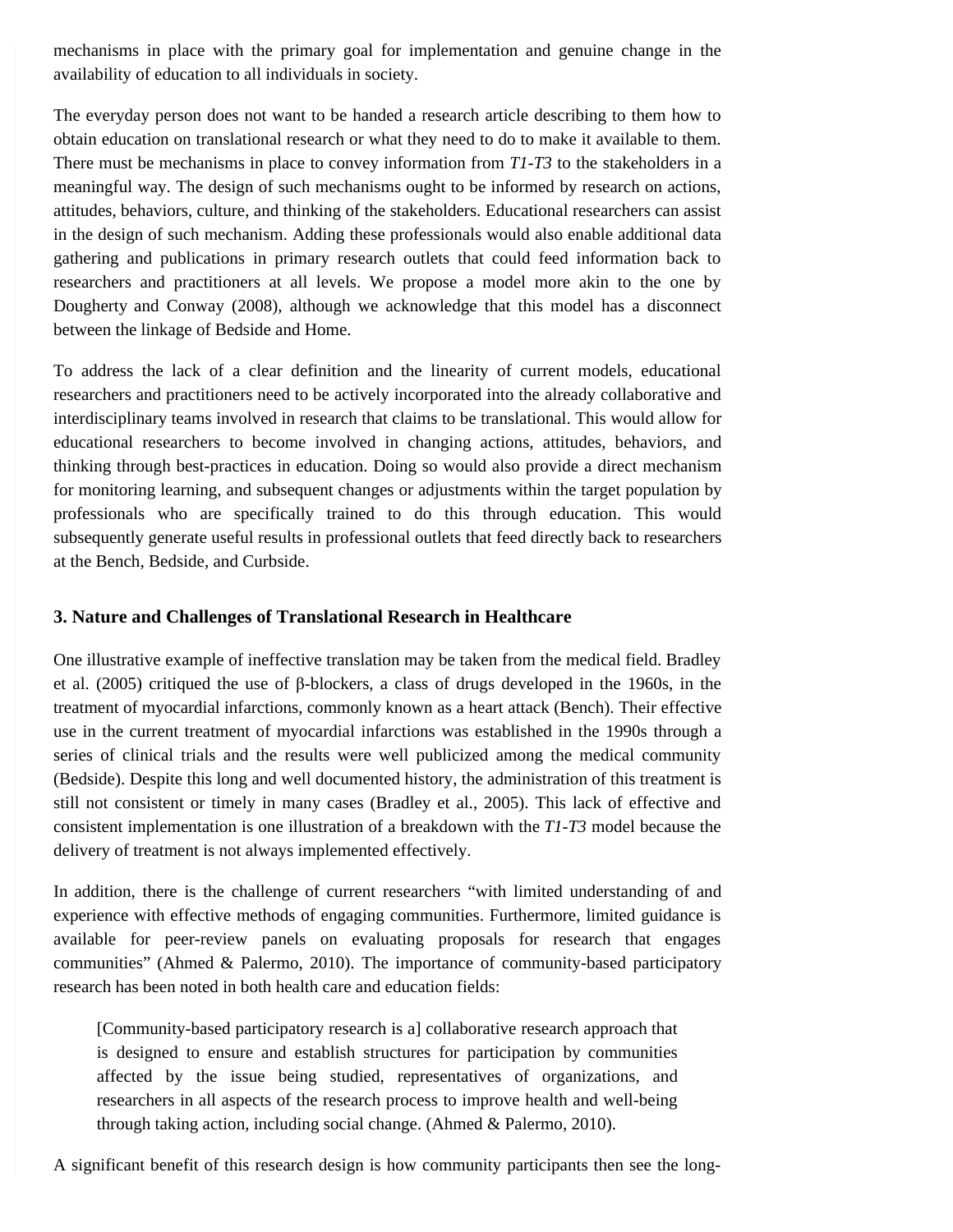term gains associated with research (Viswanathan et al., 2004). However, if researchers are not skilled in this type of research design then engaging communities effectively becomes a further challenge.

By applying our proposed expanded model of Bench to Bedside to Curbside to Home, we seek to shift the conversation beyond the immediate care provided during a heart attack, beyond development of theory in education, and beyond the delivery of knowledge to the patient. Instead, our model would seek to prevent such conditions from arising in the first place by not just translating medical jargon to the public but through the transformative change of patient's responsibility about preventive activities such as diet and exercise (Home). The intended outcome of this additional stage is to have patients transforming the education they receive to initiate and maintain personal change. For example, we propose that preventing the heart attack by fostering a sense of responsibility toward establishing and maintaining personal health through appropriate diet and exercise would be equally, if not more, beneficial than effective treatment during or after the heart attack.

Using the example of the heart attack from above, a primary care physician can tell or even show a patient all of the latest information, data, and research that suggest that diet and exercise can prevent heart attacks (Pattyn, Cornelissen, Eshghi, & Vanhees, 2013). They can discuss treatment options to lower blood pressure and treat symptoms or conditions such as high cholesterol. And they can discuss all of the potential benefits and side effects of potential treatments with their patients. But physicians are not generally trained in educating patients, and many patients, despite the warnings of their doctors, fail to integrate the information they have been provided into their lives in a way that reduces their risk of a heart attack.

We propose that this is at least in part due to the reality that many patients, who are likely to suffer a heart attack are not simply ignoring the information they are provided, but rather failing to transform their lives in a way that results in real changes in health outcomes. We propose that this is the result of *surface learning* that results in a patient's ability to regurgitate facts (i.e. that diet and exercise are important to heath), but fails to elicit *deep learning* which would could alter the behavior and attitude of the patient (i.e. developing, prioritizing, and implementing a healthy diet and regular exercise plan) (Chin & Chia, 2004).

Our *T4* model that expands to the Home would seek to develop and instill the motivation and desire in the general population to change current high-risk behaviors such as poor diet or lack of exercise which are known contributing factors to a heart attack. Using educational research, our model proposes that we go beyond merely educating patients about the benefits of exercise, and developing an exercise plan. Our model seeks to develop a sense of value, responsibility, and empowerment in people so that they change their behavior. Adding Home as an additional level would necessitate looking for the change in actions in the target population, not just documenting an awareness of what needs to be changed.

#### **3.1. Adopting a Transformative Step: The Home**

We have identified a critical omission in the *T1-T3* model of translational research; that missing step is *T4*, which we call Home. However, merely identifying and informing the target population about this omission is not enough to make this translational. Simply stopping there only adds to the gap that extends from previous models. We think there is a need to provide a mechanism to take the missing link and improve on previous models. That mechanism is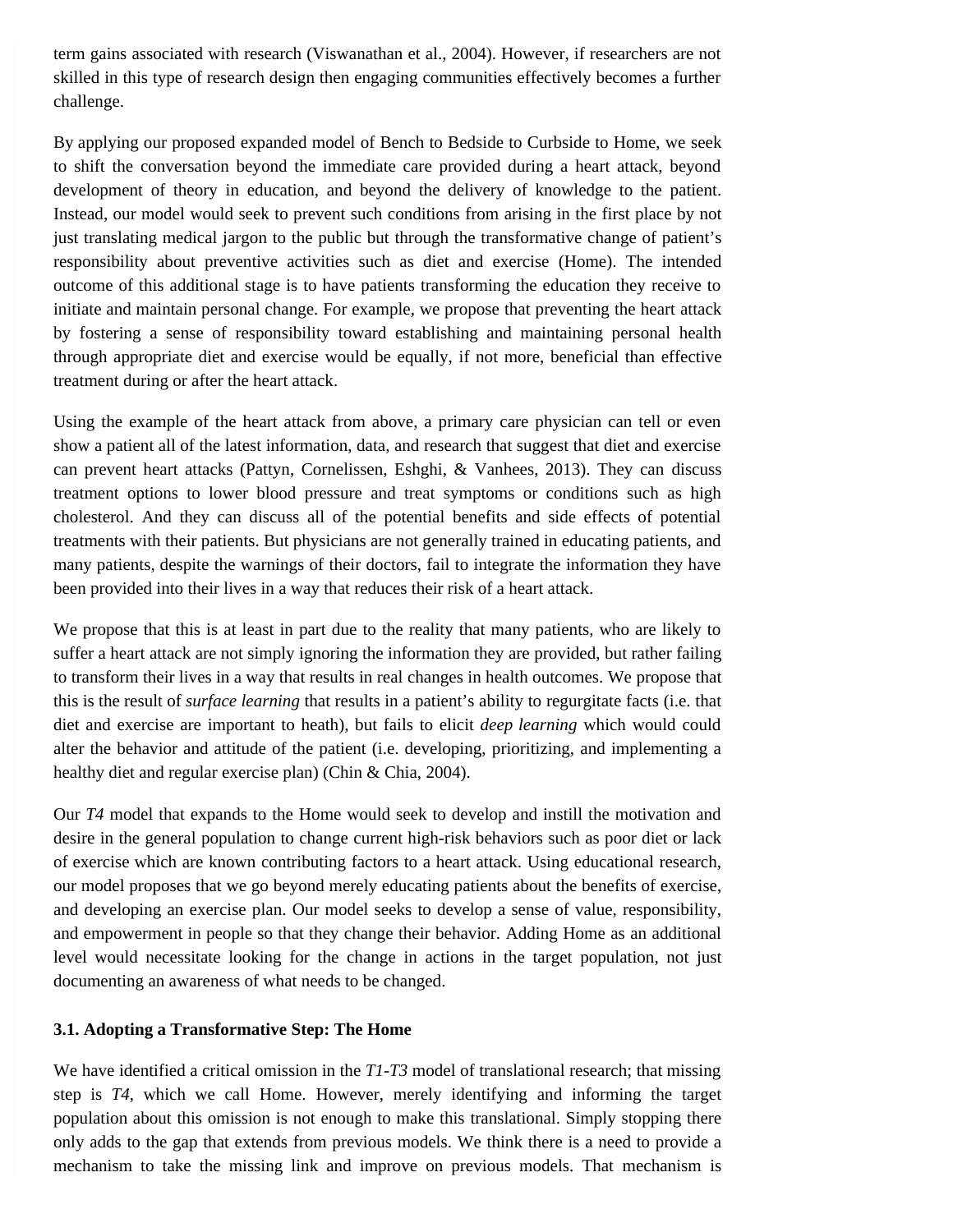educational research because it allows for the dissemination of knowledge to the target populations and the collection and analysis of meaningful data that can feed back into the previous *T1* through *T3* levels.

Our argument is built upon two key premises. The first is that the *T1-T3* definition of translational research remains both limited to and centered around professional fields, namely those in medicine, as illustrated in the Bench to Bedside to Curbside model. The second is that the above-mentioned limitation prevents participation, limiting access, disregarding, or even excluding the general populace from being active participants in the translational research process.

We argue that to be truly translational, work must go beyond the interactions that are centered on a medical professional. In order to be truly translational, research must lead to meaningful engagements with target communities. With the addition of *T4* (Home) the model shifts focus to include the target population in similar ways to community-based research, which allows for a population to address its own health needs and health disparities while ensuring that researchers understand community priorities (Ahmed & Palermo, 2010).

The outcome of *T4* (Home) should be measured with an evaluation and monitoring program that establishes a baseline, establishes an transformational change component, evaluates the impacts or changes in the target population, and then offers a way to provide feedback or a mechanism to improve the original research. This is where we see the need for the inclusion of educational researchers and practitioners.

We acknowledge the fact that *T4* has been mentioned previously, but that our model extends and develops the real world concept previously proposed (Khoury et al., 2007). They are correct in identifying the need for real-world connections that link basic and discovery based research beyond more than just the scientific community. While these activities are meaningful to researchers and clinicians, in order to be truly translational, the work must be accessible and meaningful to the general population. The gap in the case of historical translational models is a discontinuity from Curbside to Home.

# **4. Educational Research is the Mechanism**

To demonstrate why educational research is a critically needed addition to the success of translational research, consider that the fields of education and cognitive science have provided ample evidence for quite some time that traditional teaching methods such as lecture are not optimal at fostering student retention and subsequent application of knowledge and skills (Dewey, 1910, 1929; Wood, 2009). There is a long and well-established history of calls for reform in education, especially within the science, technology, engineering, and mathematics (STEM) disciplines. The report, *A Nation at Risk; The Imperative for Educational Reform*, published by the National Commission on Excellence in Education called for significant reform to K-12 science education (Gardner, 1983). The American Association for the Advancement of Science (AAAS) report on literacy goals in science, mathematics, and technology, *Science for All Americans* also called for similar reforms (Rutherford & Ahlgren, 1990).

Such calls for reform in education led to a number of initiatives to transform how science is taught at many levels of the American educational system. These reforms tended to transition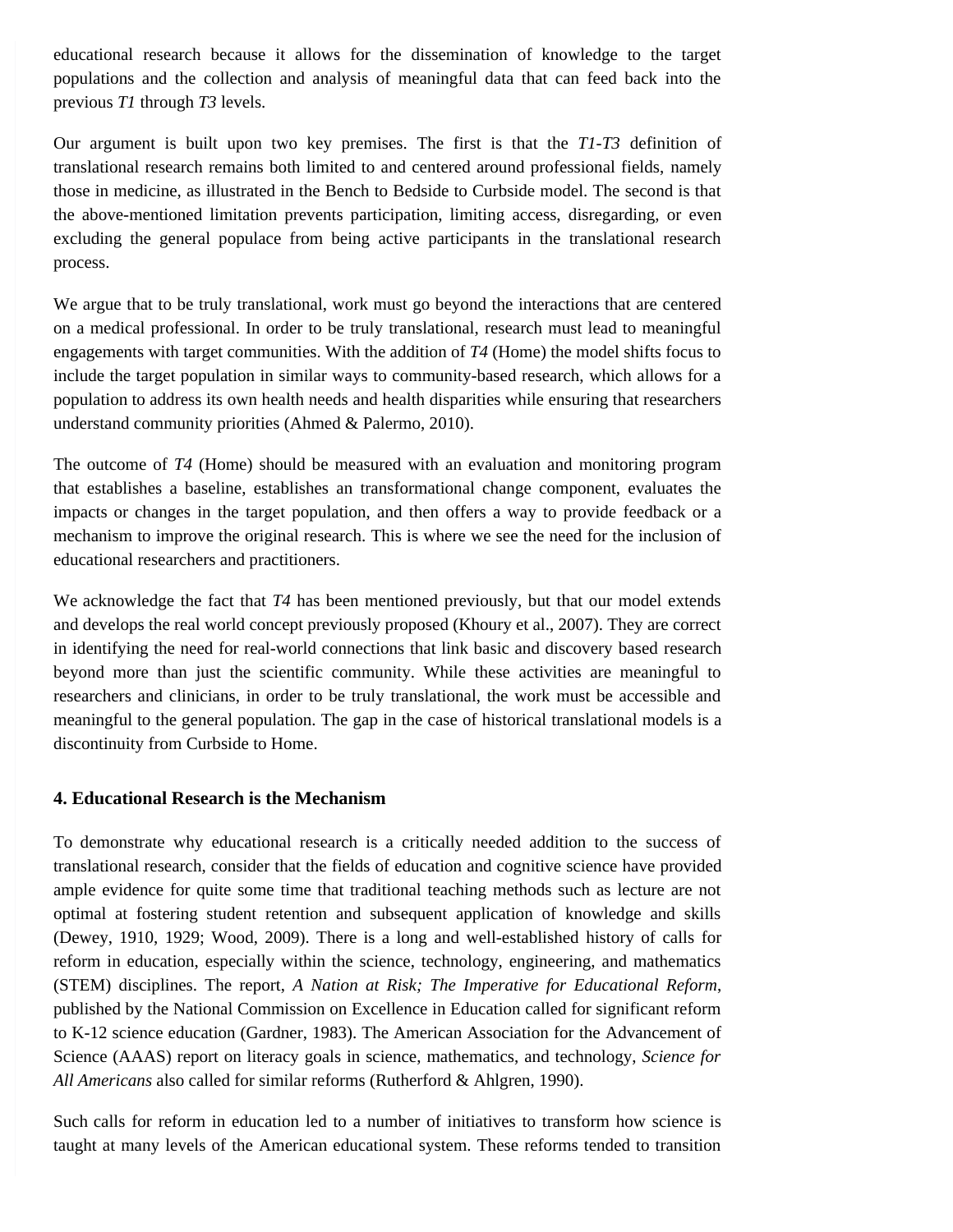away from simple regurgitation of basic facts that were generally limited in value to the context of the course, and more toward skills that would be valuable and applicable more broadly. One example is Workshop Biology, which was started in the 1990s at the University of Oregon. This model sought to contextualize the importance of a basic understanding of biology by getting students to confront more complex social issues with a biological basis such as vehicle selection, diet and food consumption, child-bearing, and voting in relation to environmental issues (Udovic, Morris, Dickman, Postlethwait, & Wetherwax, 2002).

The model of Workshop Biology was foundational in the development of a more broadly termed *inquiry based learning*, which focuses on the nature and process of science rather than the memorization of facts (Derting & Ebert-May, 2010). Inquiry based learning has been shown to improve student learning and retention, in general because it makes students active partners in their own education and involves them in the construction of their own knowledge (Freeman et al., 2014).

More recently, the application of new knowledge about teaching and learning has led to the development of spaces specifically designed to engage students in active learning processes. One such initiative that has shown promising results in the areas of active learning includes SCALE-UP (Student Centered Active Learning Environment for Undergraduate Programs) (Beichner, 2008; Beichner, Saul, Allain, Deardorff, & Abbott, 2000). Such strategies have been shown to improve the learning of female and minority students even more than their traditional white male counterparts (Preszler, 2009).

By expanding and building upon the *T1-T3* model of translational research, and incorporating educational researchers and practitioners, we propose a mechanism for expanding translational research into a more meaningful endeavor that incorporates the public as stakeholders. Within the healthcare system, this process could link health care providers with a health care delivery system in an effort to optimize the outcomes of health care (Donaldson et al., 2008). This follows the *T1-T4* model developed and described above, which represents a more circular mechanism for translational research. The incorporation of educational researchers and practitioners into the multidisciplinary teams of translational research also allows for data gathering and monitoring that can be used in the publication of primary literature to direct and guide research at all previous levels, including Bench, Bedside, and Curbside, and represents a significant move forward by seeking to actively involve stakeholders from a target population. Appropriate translation of cutting edge science to applied problems, delivery to a broad audience starting in the K-12 education system, then continuing through colleges and universities could improve this by getting more people to see the value of science in real life contexts making it more concrete and applied for them. Hopefully such changes will lead to increased awareness and involvement by a broader audience from within the general population through improvements to the dissemination of knowledge in a manner that is closer to home for many people.

## **References**

Ahmed, S. M., & Palermo, A. S. (2010). Community engagement in research: frameworks for education and peer review. *American Journal of Public Health*, *100*(8), 1380-1387.

Beichner, R. (2008). *The SCALE-UP Project: A student-centered active learning environment*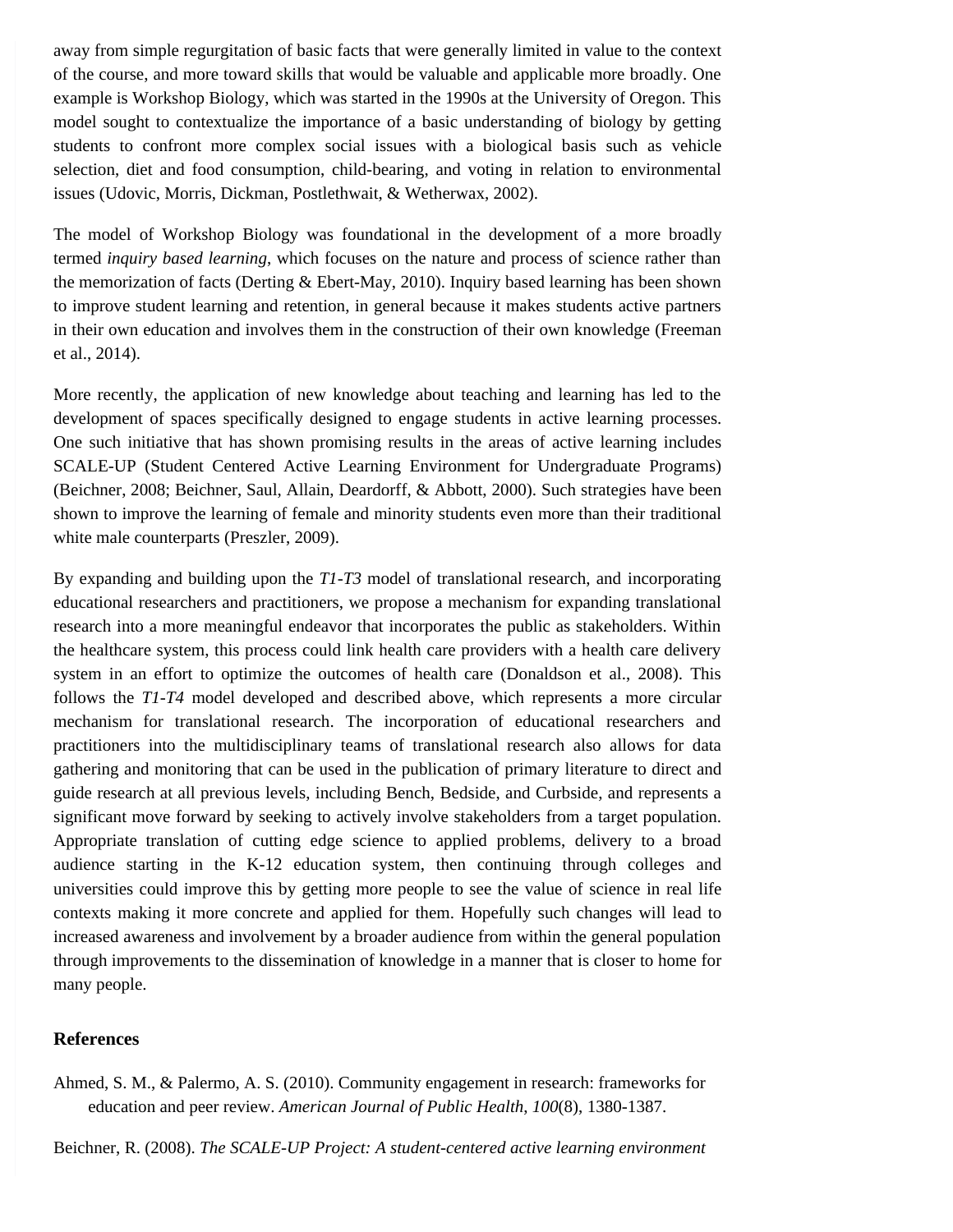*for undergraduate programs*. An invited white paper for the National Academy of Sciences.

- Beichner, R. J., Saul, J. M., Allain, R. J., Deardorff, D. L., & Abbott, D. S. (2000). *Introduction to SCALE-UP: Student-centered activities for large enrollment university physics*. Educational Resources Information Center, Office of Educational Research and Improvement, US Department of Education.
- Bradley, E. H., Herrin, J., Mattera, J. A., Holmboe, E. S., Wang, Y., Frederick, P., ... Krumholz, H. M. (2005). Quality improvement efforts and hospital performance: Rates of beta-blocker prescription after acute myocardial infarction. *Medical Care*, *43*(3), 282- 292.
- Chin, C., & Chia, L. G. (2004). Problem based learning: Using students' questions to drive knowledge construction. *Science Education*, *88*(5), 707-727.
- Dankwa-Mullan, I., Rhee, K. B., Stoff, D. M., Pohlhaus, J. R., Sy, F. S., Stinson Jr, N., & Ruffin, J. (2010). Moving toward paradigm-shifting research in health disparities through translational, transformational, and transdisciplinary approaches. *American Journal of Public Health*, *100*(Suppl. 1), S19-S24.
- Dash, D. P., & Ulrich, W. (2014). Ten years of connecting researchers. *Journal of Research Practice*, *10*(1), Article E1. Retrieved from <http://jrp.icaap.org/index.php/jrp/article/view/451/344>
- Derting, T. L., & Ebert-May, D. (2010). Learner-centered inquiry in undergraduate biology: Positive relationships with long-term student achievement. *CBE-Life Sciences Education*, *9*(4), 462-472.
- Dewey, J. (1910). Science as subject-matter and as method. *Science*, *31*(787), 121-127.
- Dewey, J. (1929). *The sources of a science of education* (Vol. 17). New York, NY: Horace Liveright.
- Donaldson, N., Horn, S., Edwards, J., Miller, G., Gassaway, J., Belden, G., & Hagan, M. (2008). Evaluating the impact of partnerships to improve clinical quality. *Joint Commission Journal on Quality and Patient Safety*, *33*(Suppl. 1), 27-36.
- Dougherty, D., & Conway, P. H. (2008). The '3T's' road map to transform US health care: The 'how' of high-quality care. *Journal of the American Medical Association*, *299*(19), 2319-2321.
- Emmert-Buck, M. R. (2014). Translational Research: From biological discovery to public benefit (or not). *Advances in Biology*, *2014*, Article ID 278789.
- Freeman, S., Eddy, S. L., McDonough, M., Smith, M. K., Okoroafor, N., Jordt, H., & Wenderoth, M. P. (2014). Active learning increases student performance in science, engineering, and mathematics. *Proceedings of the National Academy of Sciences*, *111*(23), 8410-8415.

Gardner, D. P. (1983). *A nation at risk: The imperative for educational reform: An open letter*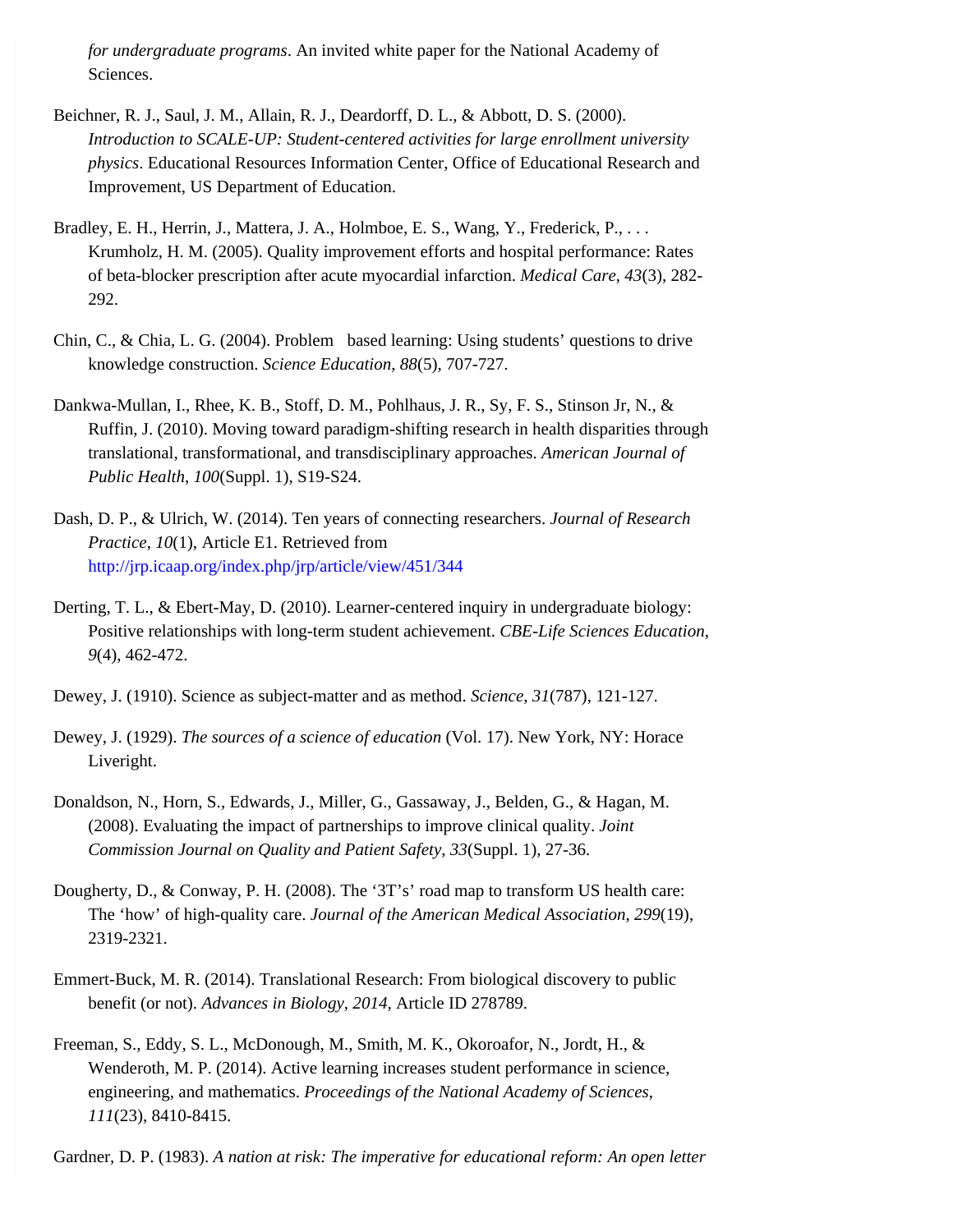*to the American people* (Report). Washington, DC: National Commission on Excellence in Education.

- Khoury, M. J., Gwinn, M., Yoon, P. W., Dowling, N., Moore, C. A., & Bradley, L. (2007). The continuum of translation research in genomic medicine: How can we accelerate the appropriate integration of human genome discoveries into health care and disease prevention? *Genetics in Medicine*, *9*(10), 665-674.
- Mata, H. J., & Davis, S. (2012). Translational health research: Perspectives from health education specialists. *Clinical and Translational Medicine*, *1*(1), 1-6.
- Mold, J. W., & Peterson, K. A. (2005). Primary care practice-based research networks: Working at the interface between research and quality improvement. *Annals of Family Medicine*, *3*(Suppl. 1), S12-S20.
- Pattyn, N., Cornelissen, V. A., Eshghi, S. R. T., & Vanhees, L. (2013). The effect of exercise on the cardiovascular risk factors constituting the metabolic syndrome. *Sports Medicine*, *43*(2), 121-133.
- Preszler, R. W. (2009). Replacing lecture with peer-led workshops improves student learning. *CBE-Life Sciences Education*, *8*(3), 182-192.
- Rajan, A., Sullivan, R., Bakker, S., & Van Harten, W. H. (2012). Critical appraisal of translational research models for suitability in performance assessment of cancer centers. *The Oncologist*, *17*(12), e48-e57.
- Rutherford, F. J., & Ahlgren, A. (1990). *Science for all Americans*. New York, NY: Oxford University Press.
- Scott, C. S., Nagasawa, P. R., Abernethy, N. F., Ramsey, B. W., Martin, P. J., Hacker, B. M., . . . Wolf, F. M. (2014). Expanding assessments of translational research programs: Supplementing metrics with value judgments. *Evaluation & the Health Professions*, *37*(1), 83-97.
- Udovic, D., Morris, D., Dickman, A., Postlethwait, J., & Wetherwax, P. (2002). Workshop biology: Demonstrating the effectiveness of active learning in an introductory biology course. *BioScience*, *52*(3), 272-281.
- Viswanathan, M., Ammerman, A., Eng, E., Gartlehner, G., Lohr, K. N., Griffith, D., . . . Whitener, L. (2004). *Community-based participatory research: Assessing the evidence: Summary* (Evidence Report/Technology Assessment No. 99). Rockville, MD: Agency for Healthcare Research and Quality.
- Westfall, J. M., Mold, J., & Fagnan, L. (2007). Practice-based research: 'Blue Highways' on the NIH roadmap. *Journal of the American Medical Association*, *297*(4), 403-406.
- Wood, W. B. (2009). Innovations in teaching undergraduate biology and why we need them. *Annual Review of Cell and Developmental Biology*, *25*, 93-112.
- Woolf, S. H. (2008). The meaning of translational research and why it matters. *Journal of the American Medical Association*, *299*(2), 211-213.